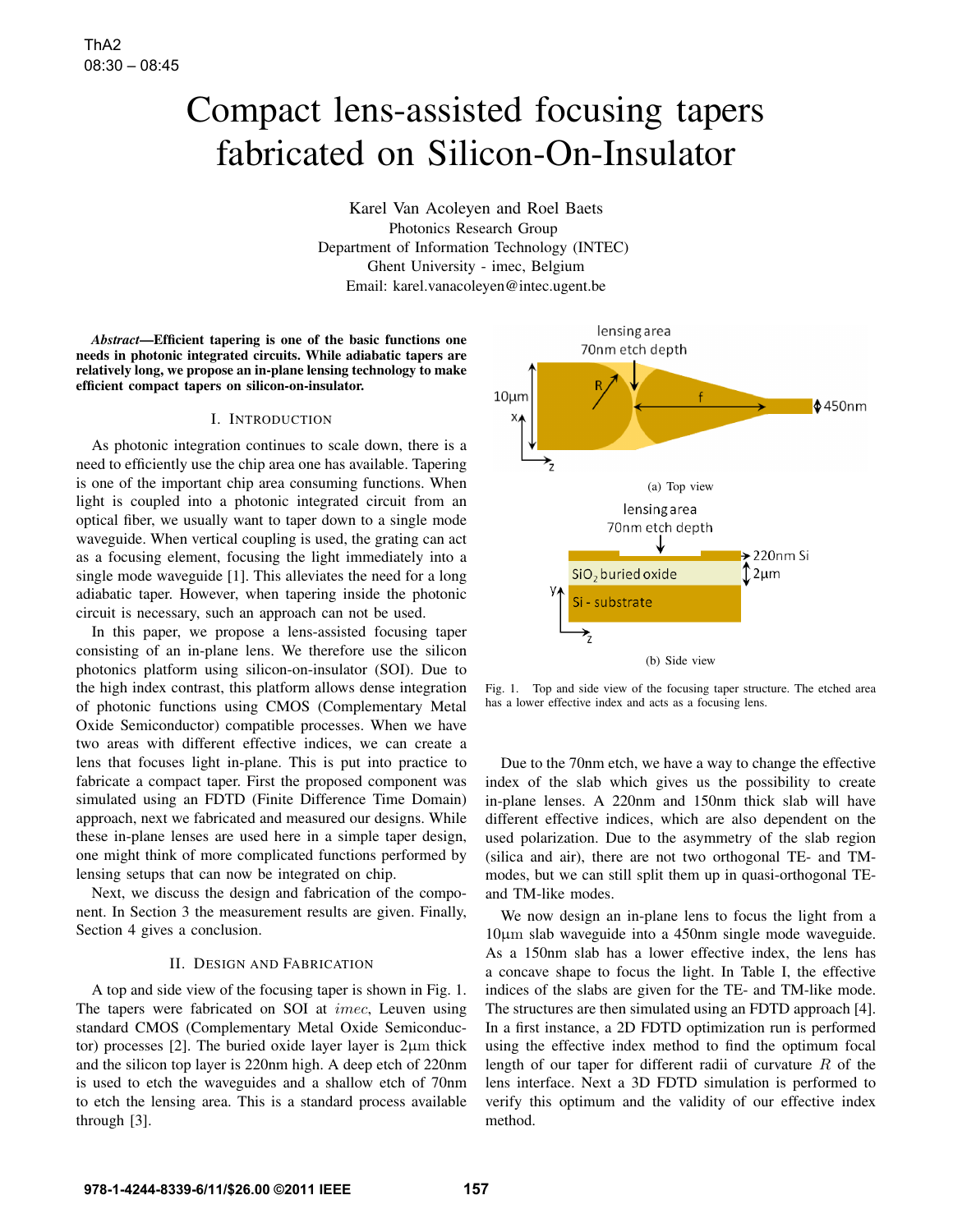| slab thickness (nm) | $\parallel$ TE-like | TM-like |
|---------------------|---------------------|---------|
| 150                 | 2.50                | 1.49    |
| 220                 | 2.83                | 1.89    |
| TABLE I             |                     |         |

EFFECTIVE SLAB INDICES AT  $\lambda = 1550$ NM OF THE TE- AND TM-LIKE MODE IN SOI FOR DIFFERENT SLAB THICKNESSES.

First of all, using the indices of Table I we can using basic lensing theory to find the focal distance of our lens. The focal distance  $f$  of a symmetric bi-concave thin lens can be approximated by:

$$
f = \frac{n_{bg}R}{2(n_l - n_{bg})}
$$
 (1)

with  $n_{bg}$ , the index of the background – the 220nm slab –,  $n_l$ the index of the lens – the 150nm slab – and  $R$  the radius of curvature of the two interfaces of the symmetric bi-concave lens. For a radius of curvature of 5µm and the effective indices in Table I this would results in a focal distance of 21.4µm for the TE-like mode and 11.8µm for the TM-like mode.



Fig. 2. FDTD simulation of the transmission of the lens-assisted taper as a function of taper length  $f$  for different radii of curvature  $R$  for the fundamental TE-like mode at  $\lambda$ =1550nm.

In Fig. 2 the simulated transmission of the fundamental TElike mode of the taper as a function of taper length  $f$  with a symmetric bi-concave lens (as shown in Fig. 1(a)) at 1550nm is given for different radii of curvature  $R$ . When starting from a 10µm waveguide, the minimal radius of curvature to avoid discontinuities is  $5\mu$ m. A very broad optimum is found with a transmission of more than 95% for a taper length  $f$  of 16 to  $20\mu$ m for  $R=5\mu$ m. This number corresponds relatively well to the geometrical approach. When  $R$  becomes larger, the lens becomes weaker and we see the optimum shifting to larger f and broadening. The main part of the loss is now just the reflection at the lens interfaces. The 3D simulation shows an optimum near the same  $f$ , but the maximum transmission is now about 87% as the etch step of 70nm will result in extra scatter losses.

In Fig. 3, a similar simulation result for the fundamental TM-like mode is given. We now have a stronger lens, which was already predicted by the geometrical approach. The optimum in 2D now reaches up to 90%. For  $R=5\mu m$ ,



Fig. 3. FDTD simulation of the transmission of the lens-assisted taper as a function of taper length  $f$  for different radii of curvature  $R$  for the fundamental TM-like mode at  $\lambda$ =1550nm.

the lens becomes too strong and the numerical aperture (NA) of the lens is too large to match the single mode waveguide NA resulting a a decrease of efficiency to 85%. The 3D simulation shows huge decrease in transmission to about 34%. We attribute this loss due to the fact that the TM mode is very sensitive to irregularities at the interfaces in the y-direction (Fig. 1(b)) as the main E-field component  $E_y$  makes large jumps at these interfaces on contrary to the TE-like mode. This is clearly visible in Fig. 4, where the electric field profile of both the TE- and TM-like mode of a 220nm slab are given in the y-direction. It is just at this silicon-air interface, an etch step of 70nm happens and thus a large amount of light gets lost for the TM-like mode. Using refractive index engineering as in [5], we can avoid this abrupt step and this problem can be overcome.

From lensing theory we know that a plano-convex lens would reduce aberrations in this configuration. However this will reduce the strength of the lens for a given radius of curvature  $R$ , increasing the taper length. Simulations have shown that there is no significant improvement in efficiency, as we already reach a near optimum with the symmetric biconcave lenses. The losses for the 2D FDTD simulation are mainly attributed to the Fresnel reflection losses. The tapers are furthermore relatively wavelength independent, with only a few percent of change in transmission over a 100nm range around 1550nm.

### III. MEASUREMENT RESULTS

To measure the tapers for the TE-like mode, we excite the structure using a grating coupler for near vertical coupling of the TE-like mode [1]. The waveguide is then adiabatically tapered to a 450nm wide photonic wire to eliminate higher order mode incoupling. Then we adiabatically taper back to a  $10\mu$ m width which is the input of our focusing taper. The focusing taper tapers to a 450nm wide waveguide which is again connected to a vertical grating coupler. Using a reference waveguide without intermediate lensing taper, we cancel out all the coupling and waveguide losses effects. Different lensassisted focusing tapers were measured, all symmetric biconcave, with a radius of curvature of  $R=5\mu m$ . The taper